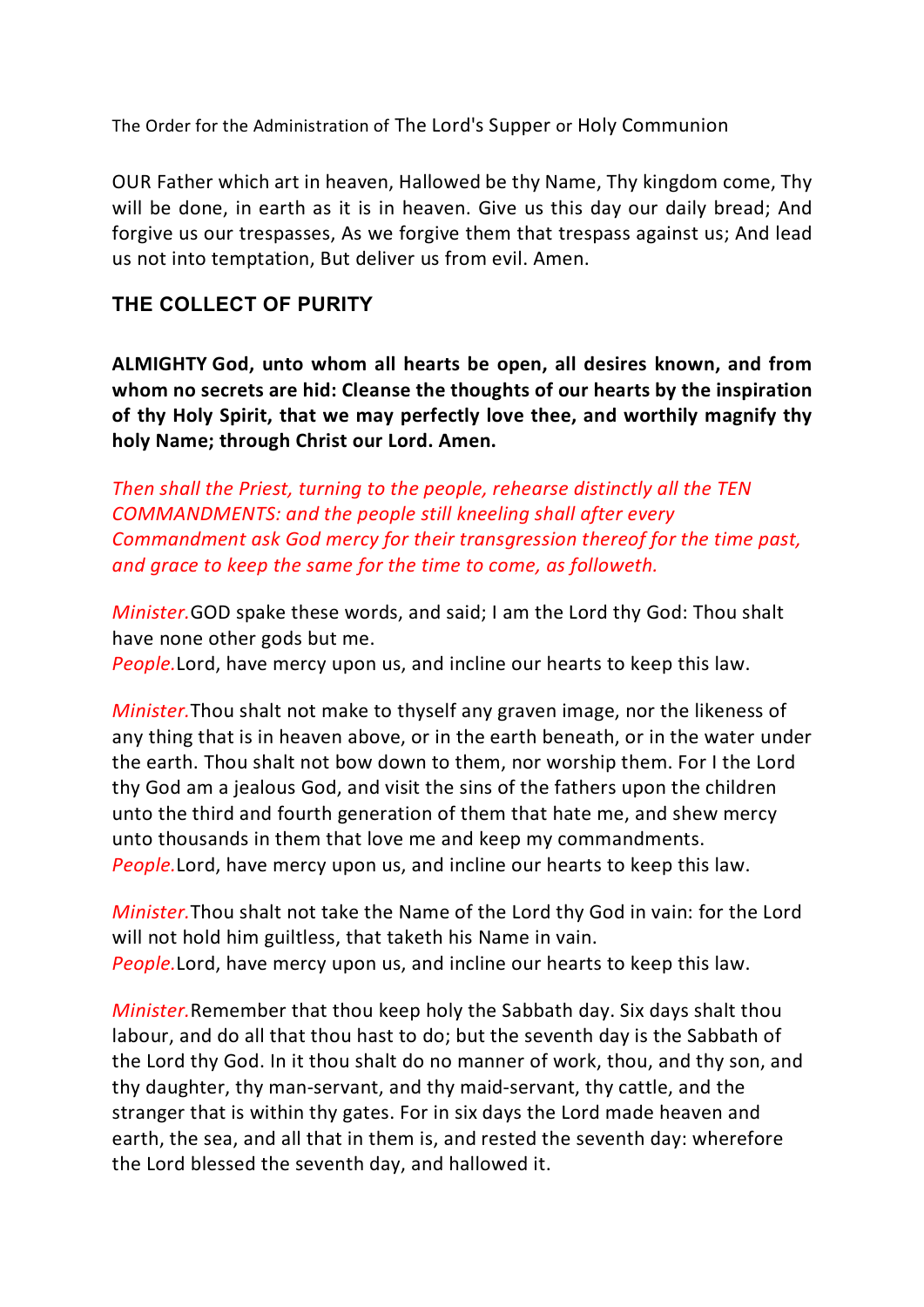*People.*Lord, have mercy upon us, and incline our hearts to keep this law.

*Minister.*Honour thy father and thy mother; that thy days may be long in the land which the Lord thy God giveth thee.

*People.*Lord, have mercy upon us, and incline our hearts to keep this law.

*Minister.*Thou shalt do no murder. *People.*Lord, have mercy upon us, and incline our hearts to keep this law.

*Minister.*Thou shalt not commit adultery. *People.*Lord, have mercy upon us, and incline our hearts to keep this law.

*Minister.*Thou shalt not steal. *People.*Lord, have mercy upon us, and incline our hearts to keep this law.

*Minister.*Thou shalt not bear false witness against thy neighbour. *People.*Lord, have mercy upon us, and incline our hearts to keep this law.

*Minister.*Thou shalt not covet thy neighbour's house, thou shalt not covet thy neighbour's wife, nor his servant, nor his maid, nor his ox, nor his ass, nor any thing that is his.

*People.*Lord, have mercy upon us, and write all these thy laws in our hearts, we beseech thee.

# *Then shall follow one of these two Collects for the Queen, the Priest standing as before, and saying,*

Let us pray.

ALMIGHTY God, whose kingdom is ever-lasting, and power infinite: Have mercy upon the whole Church; and so rule the heart of thy chosen servant *ELIZABETH*, our Queen and Governor, that she (knowing whose minister she is) may above all things seek thy honour and glory: and that we and all her subjects (duly considering whose authority she hath) may faithfully serve, honour, and humbly obey her, in thee, and for thee, according to thy blessed Word and ordinance; through Jesus Christ our Lord, who with thee and the Holy Ghost liveth and reigneth, ever one God, world without end. **Amen.**

## *Or,*

ALMIGHTY and everlasting God, we are taught by thy holy Word, that the hearts of Kings are in thy rule and governance, and that thou dost dispose and turn them as it seemeth best to thy godly wisdom: We humbly beseech thee so to dispose and govern the heart of ELIZABETH thy servant, our Queen and Governor, that in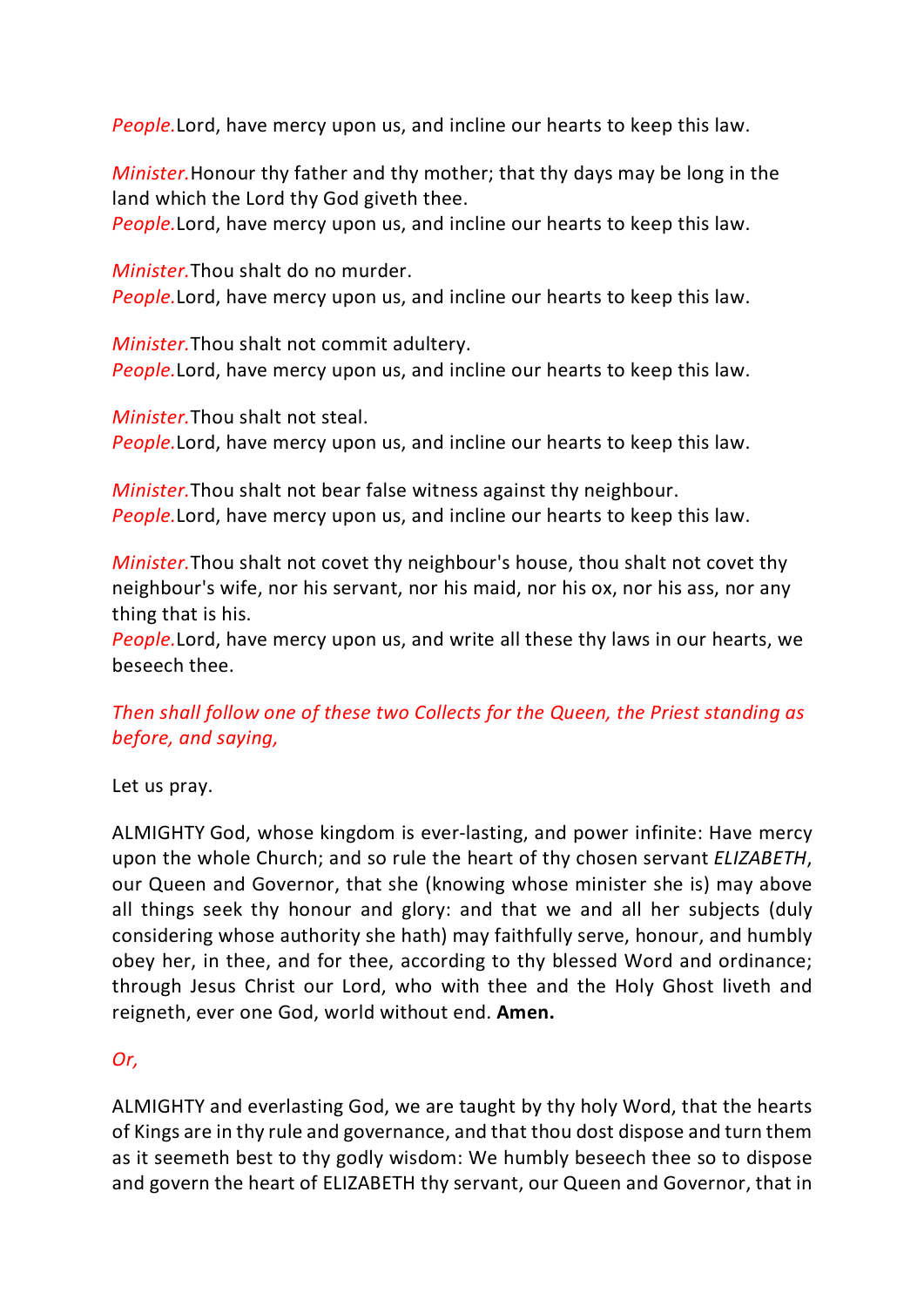all her thoughts, words, and works, she may ever seek thy honour and glory, and study to preserve thy people committed to her charge, in wealth, peace and godliness: Grant this, O merciful Father, for thy dear Son's sake, Jesus Christ our Lord. **Amen.**

### *Then shall be said the Collect of the Day* **(The Fifth Sunday in Lent)**

WE beseech thee, Almighty God, mercifully to look upon thy people; that by thy great goodness they may be governed and preserved evermore, both in body and soul; through Jesus Christ our Lord. Amen.

*And immediately after the Collect the Priest shall read the Epistle, saying,* The *Epistle is written in the 9th Chapter of the letter to the Hebrews beginning at the 11th Verse (Hebrews 9.11-15)*

CHRIST being come an High Priest of good things to come, by a greater and more perfect tabernacle, not made with hands; that is to say, not of this building; neither by the blood of goats and calves; but by his own blood he entered in once into the holy place, having obtained eternal redemption for us. For if the blood of bulls and of goats, and the ashes of an heifer sprinkling the unclean, sanctifieth to the purifying of the flesh; how much more shall the blood of Christ, who, through the eternal Spirit, offered himself without spot to God, purge your conscience from dead works to serve the living God? And for this cause he is the Mediator of the new testament, that by means of death, for the redemption of the transgressions that were under the first testament, they which are called might receive the promise of eternal inheritance.

*And the Epistle ended, the priest shall say,* Here endeth the Epistle.

*Then shall the Gospel be read (the people all standing up) saying,* The holy Gospel is written in the 8<sup>th</sup> Chapter of St John beginning at the 46<sup>th</sup> Verse *(St. John 8.46end)*

JESUS said, Which of you convinceth me of sin? and if I say the truth, why do ye not believe me? He that is of God heareth God's words; ye therefore hear them not, because ye are not of God. Then answered the Jews, and said unto him, Say we not well, that thou art a Samaritan, and hast a devil? Jesus answered, I have not a devil; but I honour my Father, and ye do dishonour me. And I seek not mine own glory; there is one that seeketh and judgeth. Verily, verily, I say unto you, If a man keep my saying, he shall never see death. Then said the Jews unto him, Now we know that thou hast a devil: Abraham is dead, and the prophets; and thou sayest, If a man keep my saying, he shall never taste of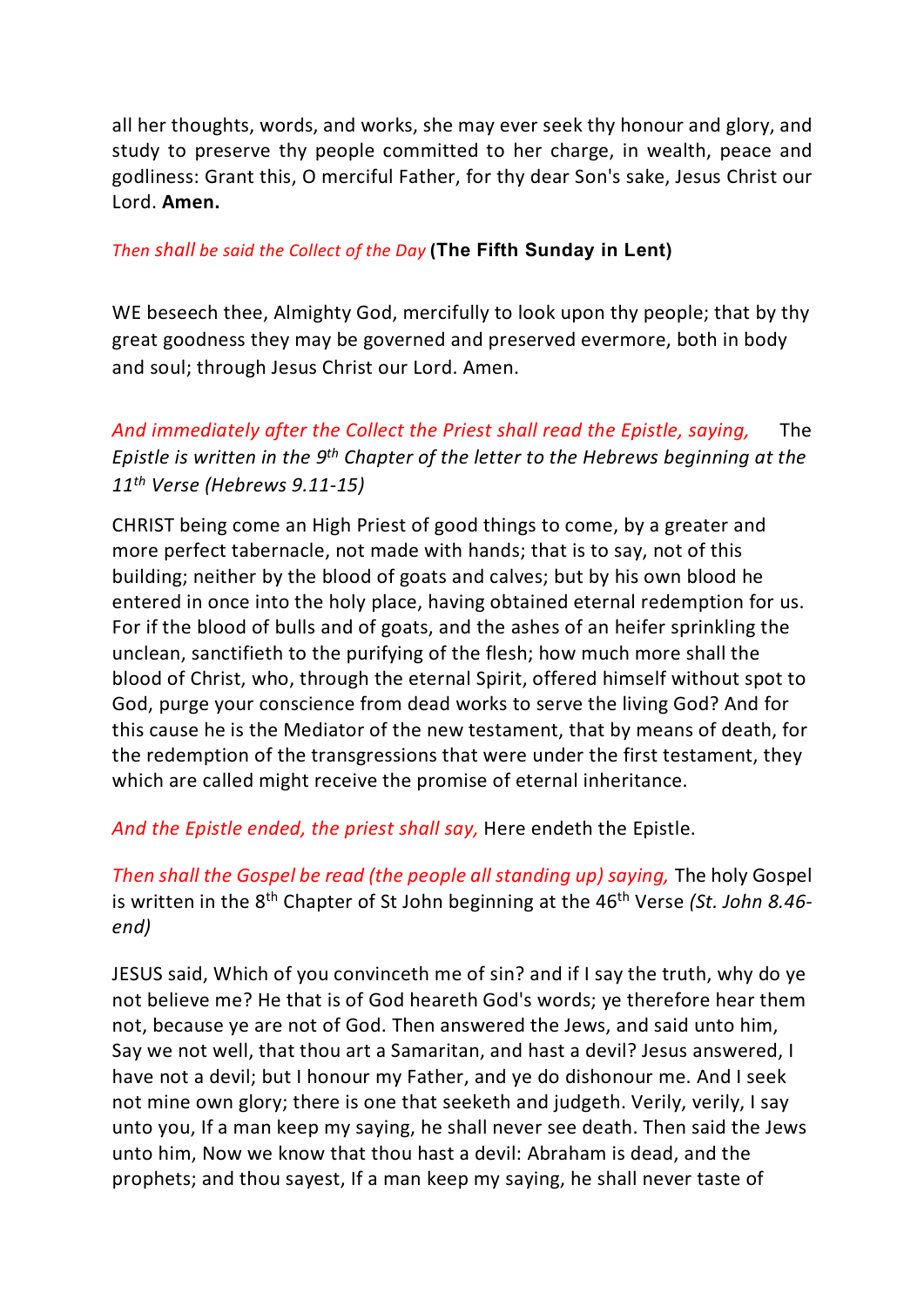death. Art thou greater than our father Abraham, which is dead? and the prophets are dead: whom makest thou thyself? Jesus answered, If I honour myself, my honour is nothing; it is my Father that honoureth me, of whom ye say, that he is your God: yet ye have not known him; but I know him: and if I should say, I know him not, I shall be a liar like unto you; but I know him, and keep his saying. Your father Abraham rejoiced to see my day, and he saw it, and was glad. Then said the Jews unto him, Thou art not yet fifty years old, and hast thou seen Abraham? Jesus said unto them, Verily, verily, I say unto you, Before Abraham was, I am. Then took they up stones to cast at him: but Jesus hid himself, and went out of the temple.

# *And the Gospel ended, shall be said the Creed following, the people still standing as before.*

I BELIEVE in one God the Father Almighty, Maker of heaven and earth, And of all things visible and invisible:

And in one Lord Jesus Christ, the only-begotten Son of God, Begotten of his Father before all worlds, God of God, Light of Light, Very God of very God, Begotten, not made, Being of one substance with the Father, By whom all things were made: Who for us men and for our salvation came down from heaven, And was incarnate by the Holy Ghost of the Virgin Mary, And was made man, And was crucified also for us under Pontius Pilate. He suffered and was buried, And the third day he rose again according to the Scriptures, And ascended into heaven, And sitteth on the right hand of the Father. And he shall come again with glory to judge both the quick and the dead: Whose kingdom shall have no end.

And I believe in the Holy Ghost, The Lord and giver of life, Who proceedeth from the Father and the Son, Who with the Father and the Son together is worshipped and glorified, Who spake by the Prophets. And I believe one Catholick and Apostolick Church. I acknowledge one Baptism for the remission of sins. And I look for the Resurrection of the dead, And the life of the world to come. Amen.

*Then shall follow the Sermon, or one of the Homilies already set forth.*

# *Then shall the Priest return to the Lord's Table, and begin the Offertory, saying the Sentence following.*

Lay not up for yourselves treasure upon the earth; where the rust and moth doth corrupt, and where thieves break through and steal: but lay up for yourselves treasures in heaven; where neither rust nor moth doth corrupt, and where thieves do not break through and steal. *St. Matthew 6.*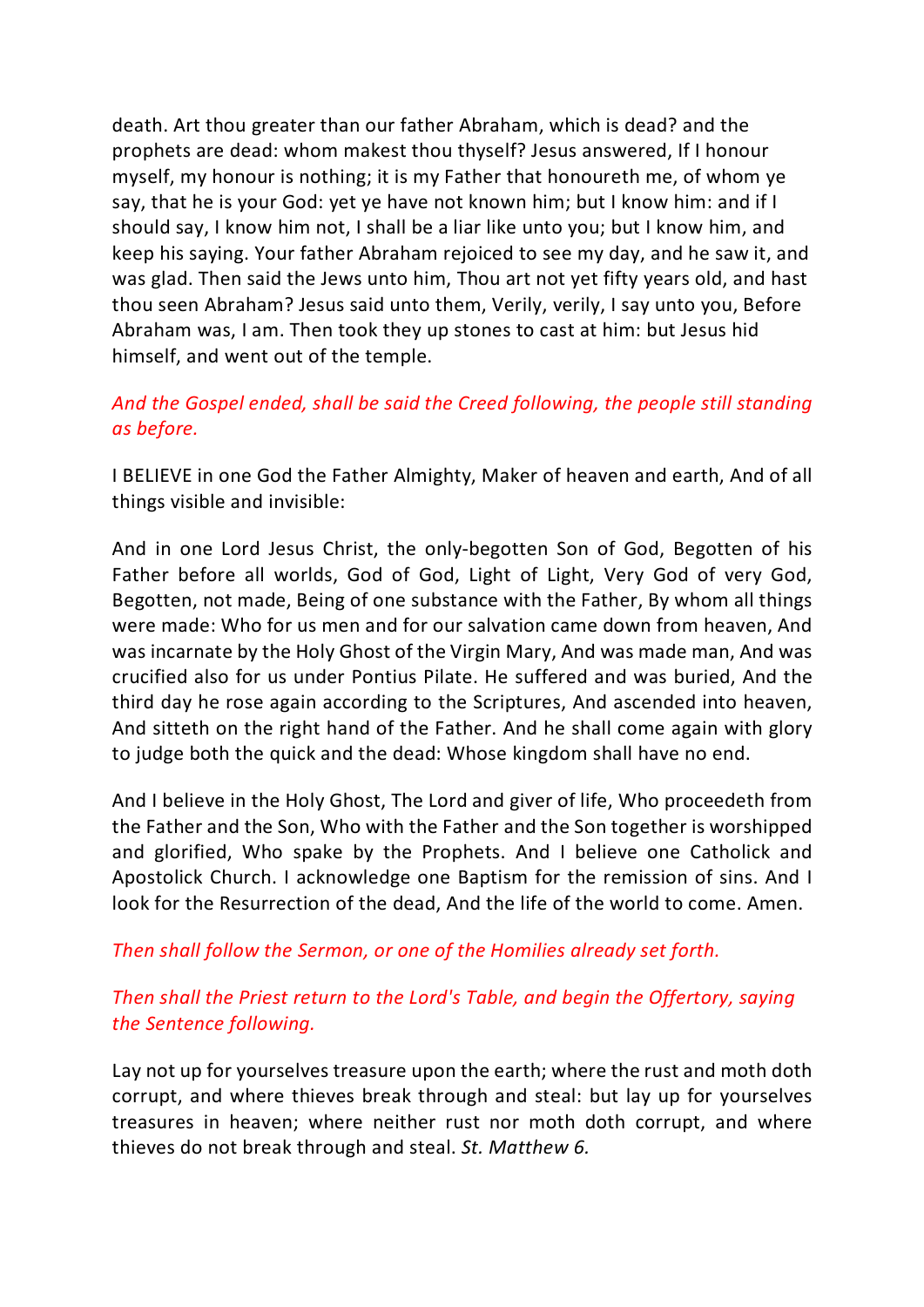Let us pray for the whole state of Christ's Church militant here in earth.

ALMIGHTY and everliving God, who by thy holy Apostle hast taught us to make prayers and supplications, and to give thanks, for all men:

We humbly beseech thee most mercifully [*\**to accept our alms and oblations, and] to receive these our prayers, which we offer unto thy Divine Majesty; beseeching thee to inspire continually the universal Church with the spirit of truth, unity, and concord:

And grant, that all they that do confess thy holy Name may agree in the truth of thy holy Word, and live in unity, and godly love.

We beseech thee also to save and defend all Christian Kings, Princes, and Governors; and specially thy servant ELIZABETH our Queen; that under her we may be godly and quietly governed: And grant unto her whole Council, and to all that are put in authority under her, that they may truly and indifferently minister justice, to the punishment of wickedness and vice, and to the maintenance of thy true religion, and virtue.

Give grace, O heavenly Father, to all Bishops and Curates, that they may both by their life and doctrine set forth thy true and lively Word, and rightly and duly administer thy holy Sacraments:

And to all thy people give thy heavenly grace; and specially to this congregation here present; that, with meek heart and due reverence, they may hear, and receive thy holy Word; truly serving thee in holiness and righteousness all the days of their life.

And we most humbly beseech thee of thy goodness, O Lord, to comfort and succour all them, who in this transitory life are in trouble, sorrow, need, sickness, or any other adversity.

And we also bless thy holy Name for all thy servants departed this life in thy faith and fear; beseeching thee to give us grace so to follow their good examples, that with them we may be partakers of thy heavenly kingdom: Grant this, O Father, for Jesus Christ's sake, our only Mediator and Advocate. **Amen.**

#### *Then shall the Priest say to them that come to receive the holy Communion,*

YE that do truly and earnestly repent you of your sins, and are in love and charity with your neighbours, and intend to lead a new life, following the commandments of God, and walking from henceforth in his holy ways: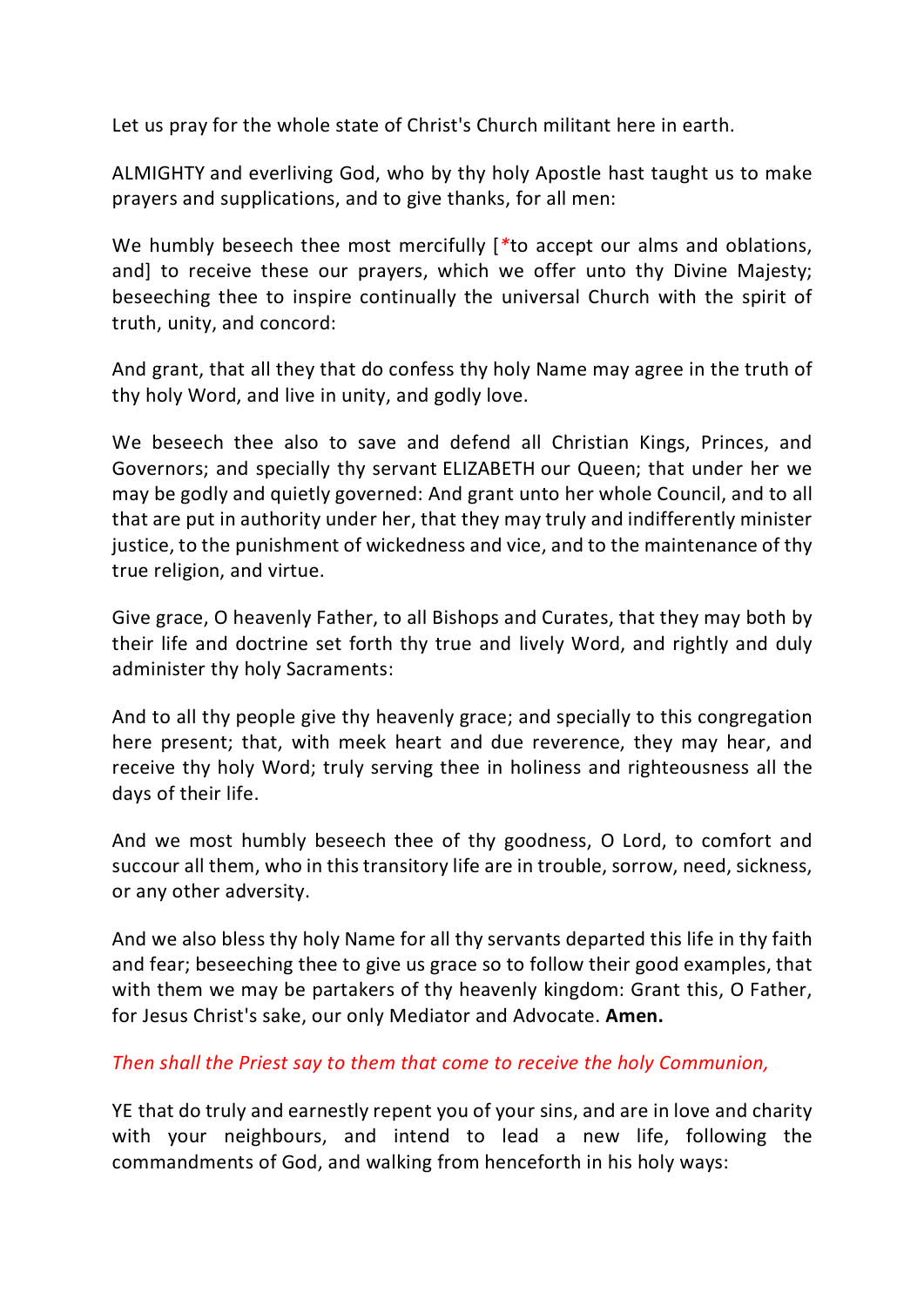Draw near with faith, and take this holy Sacrament to your comfort; and make your humble confession to Almighty God, meekly kneeling upon your knees.

### *Then shall this general Confession be made*

ALMIGHTY God, Father of our Lord Jesus Christ, Maker of all things, Judge of all men: We acknowledge and bewail our manifold sins and wickedness, Which we from time to time most grievously have committed, By thought, word, and deed, Against thy Divine Majesty, Provoking most justly thy wrath and indignation against us. We do earnestly repent, And are heartily sorry for these our misdoings; The remembrance of them is grievous unto us; The burden of them is intolerable. Have mercy upon us, Have mercy upon us, most merciful Father; For thy Son our Lord Jesus Christ's sake, Forgive us all that is past; And grant that we may ever hereafter Serve and please thee In newness of life, To the honour and glory of thy Name; Through Jesus Christ our Lord. **Amen.**

# *Then shall the Priest stand up, and turning to the people, pronounce this Absolution*

ALMIGHTY God, our heavenly Father, who of his great mercy hath promised forgiveness of sins to all them that with hearty repentance and true faith turn unto him; Have mercy upon you; pardon and deliver you from all your sins; confirm and strengthen you in all goodness; and bring you to everlasting life; through Jesus Christ our Lord. **Amen.**

#### *Then shall the Priest say,*

Hear what comfortable words our Saviour Christ saith unto all that truly turn to him.

COME unto me all that travail and are heavy laden, and I will refresh you. *St. Matthew 11.28*

So God loved the world, that he gave his only-begotten Son, to the end that all that believe in him should not perish, but have everlasting life. *St. John 3.16*

Hear also what Saint Paul saith.

This is a true saying, and worthy of all men to be received, that Christ Jesus came into the world to save sinners. *1 St. Timothy 1.15*

Hear also what Saint John saith.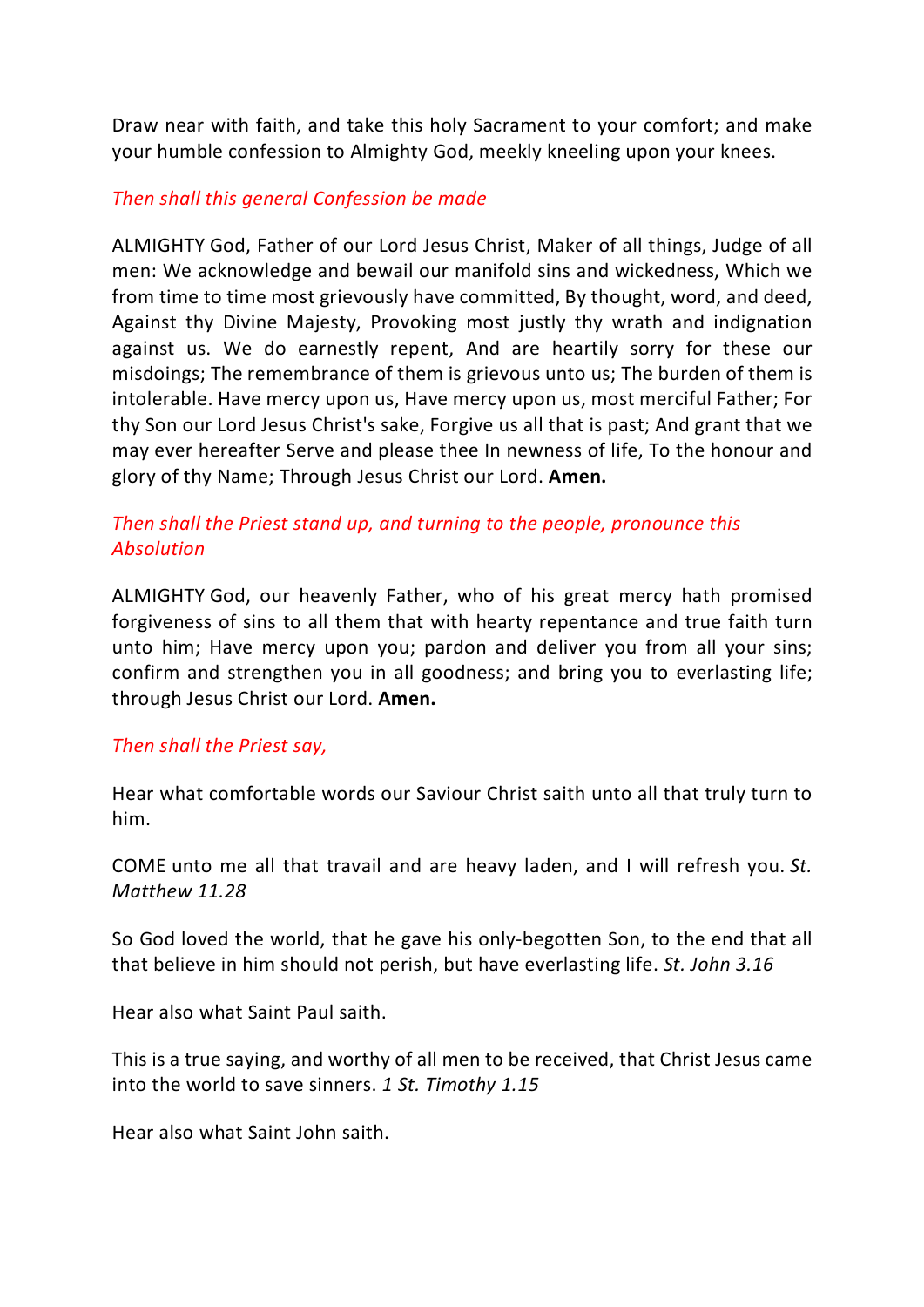If any man sin, we have an Advocate with the Father, Jesus Christ the righteous; and he is the propitiation for our sins. *1 St. John 2.1*

#### *After which the Priest shall proceed, saying,*

*Priest.* Lift up your hearts. *Answer.* We lift them up unto the Lord. *Priest.* Let us give thanks unto our Lord God. *Answer.* It is meet and right so to do.

## *Then shall the Priest turn to the Lord's Table and say,*

IT is very meet, right, and our bounden duty, that we should at all times, and in all places, give thanks unto thee, O Lord, *\**Holy Father, Almighty, Everlasting God. *\*These words* [Holy Father] *must be omitted on* Trinity Sunday.

## *Here shall follow the proper Preface, according to the time, if there be any specially appointed: or else immediately shall follow,*

THEREFORE with Angels and Archangels, and with all the company of heaven, we laud and magnify thy glorious Name; evermore praising thee, and saying: Holy, holy, holy, Lord God of hosts, heaven and earth are full of thy glory: Glory be to thee, O Lord most High. Amen.

# *Then shall the Priest and all them that shall receive the Communion say this Prayer following.*

WE do not presume to come to this thy Table, O merciful Lord, trusting in our own righteousness, but in thy manifold and great mercies. We are not worthy so much as to gather up the crumbs under thy Table. But thou art the same Lord, whose property is always to have mercy: Grant us therefore, gracious Lord, so to eat the flesh of thy dear Son Jesus Christ, and to drink his blood, that our sinful bodies may be made clean by his body, and our souls washed through his most precious blood, and that we may evermore dwell in him, and he in us. **Amen.**

## *Then the Priest, standing before the Table, shall say the Prayer of Consecration, as followeth.*

ALMIGHTY God, our heavenly Father, who of thy tender mercy didst give thine only Son Jesus Christ to suffer death upon the Cross for our redemption; who made there (by his one oblation of himself once offered) a full, perfect, and sufficient sacrifice, oblation, and satisfaction, for the sins of the whole world; and did institute, and in his holy Gospel command us to continue, a perpetual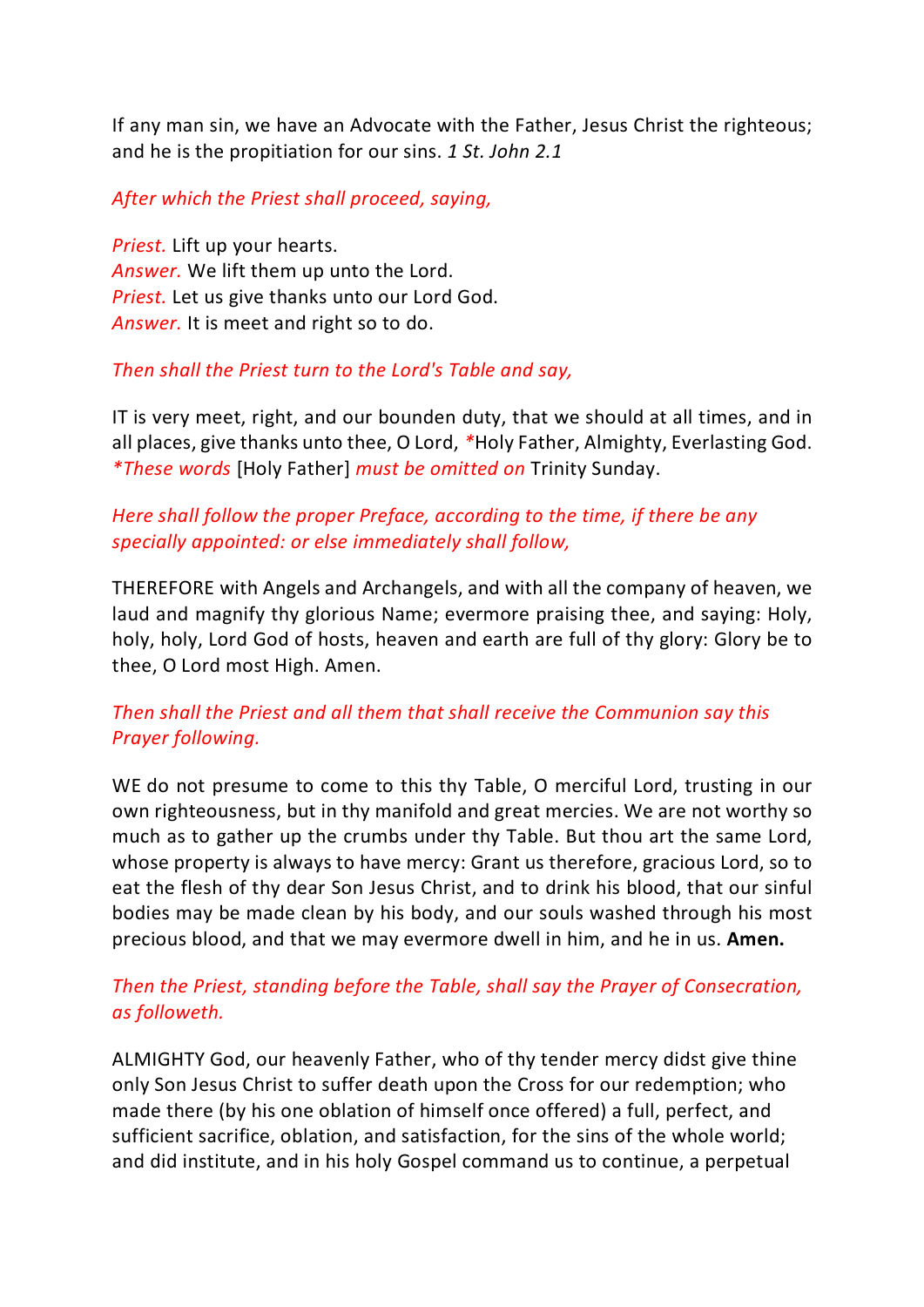memory of that his precious death, until his coming again: Hear us, O merciful Father, we most humbly beseech thee; and grant that we receiving these thy creatures of bread and wine, according to thy Son our Saviour Jesus Christ's holy institution, in remembrance of his death and passion, may be partakers of his most blessed Body and Blood: who, in the same night that he was betrayed, took Bread; and, when he had given thanks, he brake it, and gave it to his disciples, saying, Take, eat; this is my Body which is given for you: Do this in remembrance of me. Likewise after supper he took the Cup; and, when he had given thanks, he gave it to them, saying, Drink ye all of this; for this is my Blood of the New Testament, which is shed for you and for many for the remission of sins: Do this, as oft as ye shall drink it, in remembrance of me. **Amen.**

# *Then shall the Minister first receive the Communion in both kinds and then proceed to deliver the same the people, into their hands, all meekly kneeling. The Bread is given with the following words,*

THE Body of our Lord Jesus Christ, which was given for thee, preserve thy body and soul unto everlasting life: Take and eat this in remembrance that Christ died for thee, and feed on him in thy heart by faith with thanksgiving.

### *And the Minister that delivereth the Cup to any one shall say,*

THE Blood of our Lord Jesus Christ, which was shed for thee, preserve thy body and soul unto everlasting life: Drink this in remembrance that Christ's Blood was shed for thee, and be thankful.

*When all have communicated, the Minister shall return to the Lord's Table, and reverently place upon it what remaineth of the consecrated Elements, covering the same with a fair linen cloth.*

#### *Then shall the Priest say the Lord's Prayer, the people repeating every petition.*

OUR Father, which art in heaven, Hallowed be thy Name, Thy kingdom come, Thy will be done, in earth as it is in heaven. Give us this day our daily bread; And forgive us our trespasses, As we forgive them that trespass against us; And lead us not into temptation, But deliver us from evil. For thine is the kingdom, the power, and the glory, For ever and ever. Amen.

#### *After shall be said as followeth.*

O LORD and heavenly Father, we thy humble servants entirely desire thy fatherly goodness mercifully to accept this our sacrifice of praise and thanksgiving; most